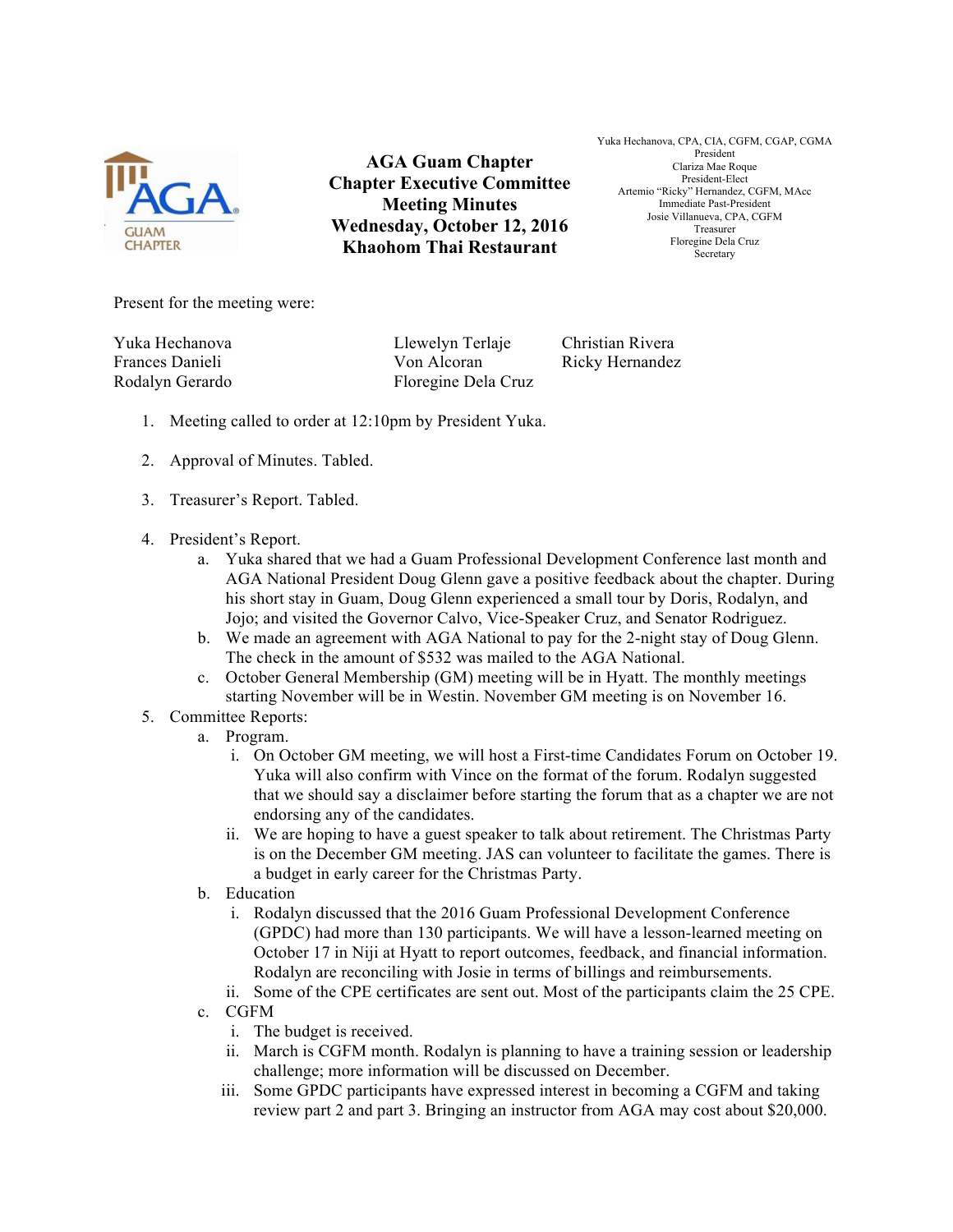- iv. During the GPDC, there was a sign up sheet to learn more about becoming a CGFM and at least 15 participants signed up.
- v. GPDC CGFM Study session. Participants are more interested to earn a CGFM certificate.
- d. Membership
	- i. Early bird payment includes free membership. At least 50 non-members have submitted the registration form before or on August 26.
	- ii. Taling asked if there were many early bird participants from CNMI. Taling told Rodalyn to assign those participants to the CNMI chapter.
- e. Early Careers.
	- i. The budget is received.
	- ii. Jojo agreed to speak to JAS members about AGA and CGFM on November 9.
	- iii. Chris will speak to encourage JAS members to become AGA members. Chris asked on how students can become an early career or student member. Yuka and Rodalyn confirmed that students could use the same form to apply.
	- iv. Von mentioned that Vince would speak about the scholarship to the JAS members on October 19 at 3:30pm. Yuka indicated to update Pam since she is the part of the scholarship committee.
	- v. Von suggested to extend the deadline of the Herminia Dierking Scholarship due to the busy schedule of students this October. The deadline is moved to November 30 to give students more time to complete the scholarship application.
	- vi. Chris asked about the selecting speakers from Guam Young Professional or AGA- 40 years or under for the Young Professional forum. Yuka told Chris to form a committee to develop the more ideas for the forum. Yuka indicated that February and April is available for the Young Professional forum. March is the CGFM month, while May is the Past President's Month.
	- vii. Von shared that JAS give out book scholarship to the two most active JAS members every semester. He also suggested that AGA could sponsor the book scholarship every semester.
- f. Accountability
	- i. The AGA Guam Chapter Citizen Centric Report was issued and transmitted to AGA National on September 29.
- g. Community Service
	- i. Past community services were the 5K and the International Coastal Cleanup (ICC).
		- 1. Frances recapped the ICC was successful. AGA Guam Chapter was the site leader for the Adelup. There were about 60 volunteers.
	- ii. We will have the following community services
		- 2. October 20- Bank of Guam "Get Smart about Credit" in Father Duenas High School. Last year, there were about 12 volunteers.
		- 3. November- Soup Kitchen in Dededo
		- 4. December- Bell Ringing in GPO and Micronesia Mall.
		- 5. Depending on solicitation, we will have a raffle on December. The beneficiary of the raffle proceeds will be Sanctuary since we had community services with the children and elderly.
- h. Scholarship
	- i. As discussed earlier in Early Careers, Herminia Dierking Scholarship deadline pwill be on November 30 to give more time to students to apply.
	- ii. Yuka told Von to refer to the scholarship application form for any changes in the requirement. Von will distribute the scholarship application form to the students before the meeting, which allows them to review and ask questions. The application form is available in the AGA website.